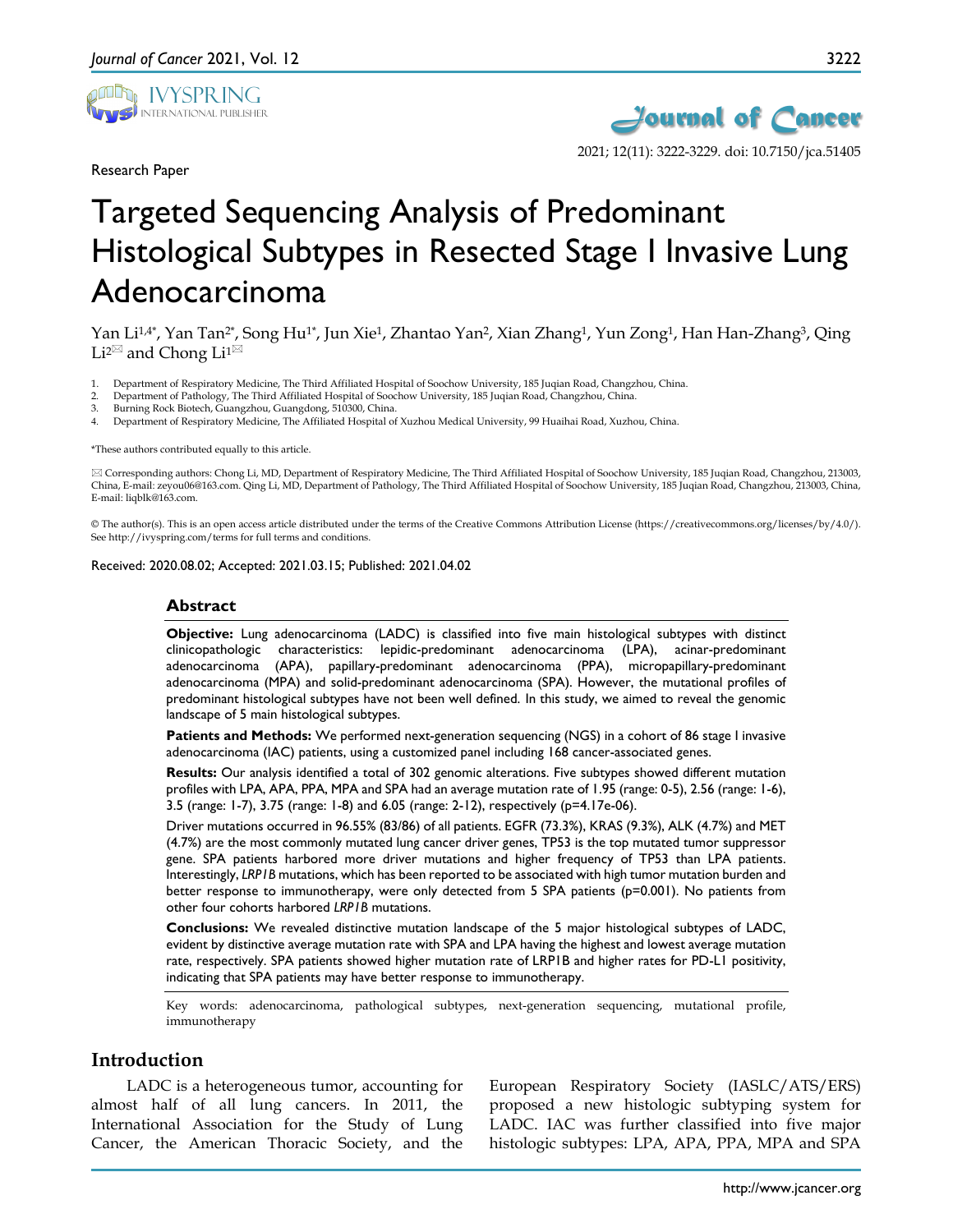[1]. The recently updated 2015 World Health Organization (WHO) classification of lung tumor is generally consistent with the 2011 IALSC/ATS/ERS classification [2]. Studies have well demonstrated that there is an association between IAC subtypes and survival [3-5]. Lepidic-predominant subtype was significantly related to the absence of lymph node metastasis [6] and associated with the most favorable prognostic outcome. Micropapillary and solid predominant subtypes were predictors of increased frequency of lymph node metastasis [7-10] and significantly related to disease recurrence and death [11-17]. Acinar and papillary predominant subtypes had an intermediate prognosis.

Histological subtypes correlate with molecular changes. Numerous studies have evaluated the association between EGFR/KRAS/ALK mutation status and histological subtype. EGFR mutations more commonly occurred in the papillary and micropapillary subtype [18-20], and less commonly occurred in the solid subtype [21]. KRAS mutations and ALK rearrangements were associated with the solid predominant subtype [21, 22].

However, previous studies have focused on several common driver genes, the mutational profiles of predominant histological subtypes have not been well defined. In this study, we aimed to reveal the genomic landscape of the 5 main histological subtypes by targeting 168 cancer-related genes.

# **Methods**

# **Patients and sample collection**

86 patients diagnosed with pathologic stage I (T1-2aN0M0) invasive lung adenocarcinoma were enrolled between January 2015 and December 2018. No patients had received any preoperative chemotherapy or radiotherapy. Tumor staging was performed according to the 8th edition of the TNM classification of the international association for the study of lung cancer (IASLC).

For each patient, surgically resected tumor was obtained immediately post-surgery. Hematoxylineosin (H&E) staining was performed on the tissue obtained. Two pathologists estimated and marked the predominant pattern for each tissue sample, according to the 2015 WHO criteria. The predominant pattern was defined as the pattern that occupied most of the tumor, because of small sample size, MPA was defined as an adenocarcinoma with micropapillary component exceeded 10% of the entire tumor area. The number of each subtypes were as follows: LPA (n=20), APA (n=18), PPA (n=16), SPA (n=16) and MPA (n=16). This study was approved by the Review Broad of the Third Affiliated Hospital of Soochow

University.

# **PD-L1 Staining**

PD-L1 expression of tumor cells of each sample were determined by IHC using the PD-L1 specific DAKO 22C3 antibody, and was evaluated by a tumor proportion score (TPS). The specimens were considered PD-L1+ (TPS ≥1%) and high PD-L1+ (TPS  $≥50\%$ ).

# **Tissue DNA isolation and capture-based targeted DNA sequencing**

Tissue DNA was extracted from the predominant pattern marked in each tissue sample using QIAamp DNA FFPE tissue kit (Qiagen) following manufacturer's instructions. A minimum of 50 ng of DNA is required for NGS library construction. Tissue DNA was sheared using Covaris M220 (Covaris, MA, USA), followed by end repair, phosphorylation and adaptor ligation. Fragments between 200–400bp from the sheared tissue DNA were purified (Agencourt AMPure XP Kit, Beckman Coulter, CA, USA), followed by hybridization with capture probes baits, hybrid selection with magnetic beads and PCR amplification. The quality and the size of the fragments were assessed using Qubit 2.0 Fluorimeter with the dsDNA high-sensitivity assay kit (Life Technologies, Carlsbad, CA). Indexed samples were sequenced on Nextseq500 (Illumina, Inc., USA) with paired-end reads and average sequencing depth of 1,000X for tissue samples. A panel of 168 genes including 68 lung cancer-related genes and 100 other genes related to cancer development, spanning 0.273 megabases (Mb) of the human genome, were used for targeted sequencing (Lung Plasma, Burning Rock Biotech, Guangzhou, China).

# **Sequence data analysis**

Sequence data were mapped to the reference human genome (hg19) using Burrows-Wheeler Aligner v.0.7.10 [23]. Local alignment optimization, duplication marking and variant calling were performed using Genome Analysis Tool Kit v.3.2 [24], and VarScan v.2.4.3 [25]. Variants were filtered using the VarScan fpfilter pipeline, loci with depth less than 100 were filtered out. Base-calling in tissue samples required at least 8 supporting reads for single nucleotide variations (SNV) and 5 supporting reads for insertion-deletion variations (INDEL). Variants with population frequency over 0.1% in the ExAC, 1000 Genomes, dbSNP or ESP6500SI-V2 databases were grouped as single nucleotide polymorphisms (SNP) and excluded from further analysis. Remaining variants were annotated with ANNOVAR (2016-02-01 release) [26] and SnpEff v.3.6 [27]. Analysis of DNA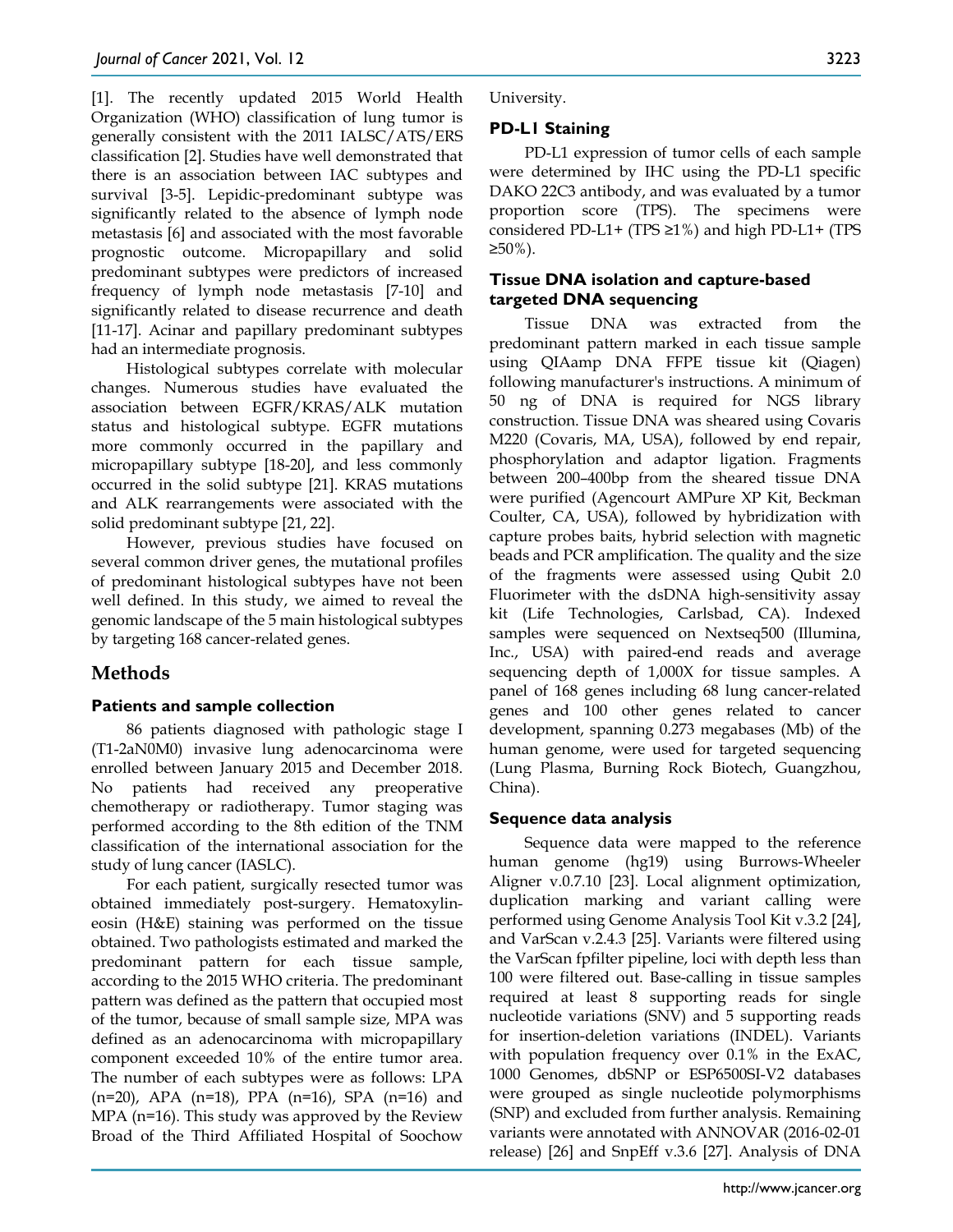translocation was performed using Factera v.1.4.3 [28]. Copy number variations (CNV) were analyzed based on the depth of coverage data of capture intervals. Coverage data were corrected against sequencing bias resulting from GC content and probe design. The average coverage of all captured regions was used to normalize the coverage of different samples to comparable scales. Copy number was calculated based on the ratio between the depth of coverage in tumor samples and average coverage of an adequate number (n>50) of samples without CNV as references per capture interval. CNV is called if the coverage data of the gene region was quantitatively and statistically significant from its reference control. The limit of detection for CNVs is 1.5 and 2.64 for deletions and amplifications, respectively.

## **Survival analysis**

The Kaplan-Meier method was used for survival rate estimation. The log-rank test was used for the comparison of survival curves between three groups. All statistical analysis was performed using R. All tests were two-sided and had a significance level of 0.05.

# **Results**

# **Characteristics of IAC patients**

Clinical characteristics of 86 IAC patients are summarized in Table 1. The median age of all patients was 64 years with a range of 36-78 years. There was no significant difference in age (P=0.511), smoking status  $(P=0.061)$  and vascular invasion  $(P=0.402)$  between the five groups. SPA group had more male (P=0.031) and stage Ⅰ B patients (P=0.014).

## **PD-L1 expression status**

The positive expression rate of PD-L1 was 5% (1/20), 11.1% (2/18), 43.8% (7/16), 25% (4/16), 62.5% (10/16) in LPA, APA, PPA, MPA and SPA, respectively (P=0.002). In addition,  $5.6\%$  (1/18) of APA, 12.5% (2/16) PPA, 6.3% (1/16) of MPA and 18.8% (3/16) of SPA had high PD-L1 TPS. None of LPA had high PD-L1 TPS (P<0.0001) (Table 1).

## **Survival analysis**

The mean follow-up was 26.3 months (ranged from 8.5 to 50 months). Among 86 patients, 10 (11.6%) recurrences were identified. Disease progressions were markedly different between cohorts (P=0.017). The number of patients developed recurrent disease was 6 (37.5%), 2 (12.5%), 1 (5.56%) and 1 (6.25%) in MPA, SPA, APA and PAA group, respectively. Notably, there was no patient experienced recurrent disease in LPA group (Figure 1).

**Table 1.** Patient clinical characteristics

|                       | $n = 86$ | $n=20$           | $n = 18$ | $n=16$         | $n=16$         | $n = 16$       |          |
|-----------------------|----------|------------------|----------|----------------|----------------|----------------|----------|
| Age, years            |          |                  |          |                |                |                |          |
| Range                 | 36-78    | 40-74            | 48-74    | 45-72          | 43-78          | 36-75          | 0.511    |
| Median                | 64       | 59               | 64.5     | 64             | 65             | 64             |          |
| Gender                |          |                  |          |                |                |                |          |
| Male                  | 46       | 8                | 8        | 7              | 12             | 11             | 0.031    |
| Female                | 40       | 12               | 10       | 9              | $\overline{4}$ | 5              |          |
| <b>Smoking status</b> |          |                  |          |                |                |                |          |
| Smoker                | 23       | $\overline{2}$   | 3        | 6              | $\overline{4}$ | 8              | 0.061    |
| Never-smoker          | 63       | 18               | 15       | 10             | 12             | 8              |          |
| Clinical stage        |          |                  |          |                |                |                |          |
| Stage IA              | 67       | 20               | 13       | 12             | 9              | 13             | 0.014    |
| Stage IB              | 19       | $\boldsymbol{0}$ | 5        | $\overline{4}$ | 7              | 3              |          |
| Vascular invasion     |          |                  |          |                |                |                |          |
| Presence              | 2        | $\mathbf{0}$     | $\theta$ | $\overline{1}$ | $\mathbf{0}$   | 1              | 0.402    |
| Absence               | 84       | 20               | 18       | 15             | 16             | 15             |          |
| $PD-L1+$              |          |                  |          |                |                |                |          |
| $\geq$ 1%             | 24       | 1                | 3        | 6              | 10             | $\overline{4}$ | 0.002    |
| $1\%$                 | 62       | 19               | 15       | 10             | 6              | 12             |          |
| High PD-L1+           |          |                  |          |                |                |                |          |
| $>50\%$               | 7        | $\theta$         | 1        | $\overline{2}$ | 3              | 1              | < 0.0001 |
| $< 50\%$              | 79       | 20               | 17       | 14             | 13             | 15             |          |

#### **Table 2.** Mutated genes private in LPA, APA, PPA, MPA and SPA group

| Genes private in LPA                                      |
|-----------------------------------------------------------|
| <b>MTOR ROS1 JAK1</b>                                     |
| Genes private in APA                                      |
| <b>INHBA</b>                                              |
| Genes private in PPA                                      |
| KIT PDGFRA MAP3K13 CHEK2 U2AF1 EPHB1 TGFBR2 FGFR2         |
| Genes private in MPA                                      |
| ILZR NTRK1 SETD2 PALB2 VEGFA MEN1 FBXW7 DNMT3A ATR PMS2   |
| Genes private in SPA                                      |
| EPHA5 ERBB4 CDKN1B EPHA7 HIST1H3B NOTCH1 CD274 PAK5 LRP1B |
| MLH1 TERT KDR SOX9 PPP2R1A RET EPHA3 RUNX1 STK11 PIK3CG   |
| RAD51C FAT3 MSH2 GRIN2A FGFR1 IKZF1 NTRK3 KEAP1 PTPRD     |
| KDM5A ATM ESR1                                            |

# **Distinctive genomic profiles of five histological subtypes**

For the 86 samples, we identified a total of 302 genomic alterations using a panel consisting of 168 cancer-related genes, including 161 missenses (53%), 50 copy number variances (17%), 33 insert-indels (11%), 19 nonsense (6%), 18 frameshifts (6%), 13 splicing site mutations (4%), 8 fusions (3%). One LPA patient had no detected mutation. Our data revealed that the average mutation rate was 1.95 (range: 0-5), 2.56 (range: 1-6), 3.5 (range: 1-7), 3.75 (range: 1-8) and 6.05 (range: 2-12) in LPA, APA, PPA, MPA and SPA, respectively. The number of total mutations was significantly higher in SPA than in MPA  $(P \le 0.05)$ , PPA (P <0.05), APA (P <0.001) and LPA (P<0.0001) (Figure 2). Mutations in *EGFR*, *TP53* and *APC* were identified in all five histological subtypes. Each subtype also has subtype-specific mutations; LPA, APA, PPA, MPA and SPA have 3, 1, 8, 10 and 31 subtype-specific mutations, respectively. Table 2 shows the specific mutated genes in different groups.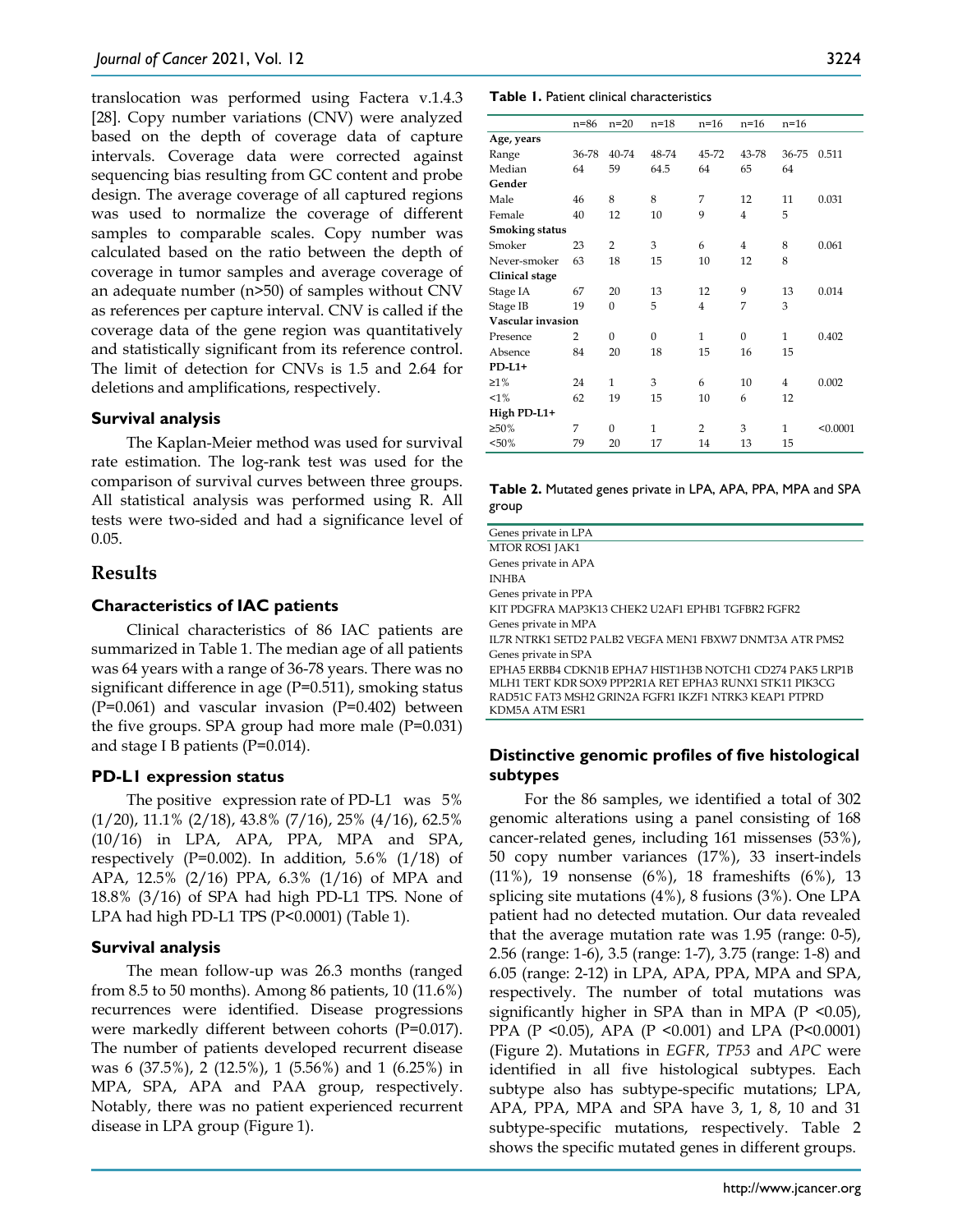

Figure 1. Kaplan-Meier estimates of recurrence-free survival in patients with different subtype. In the LPA group, no patient has developed recurrence (mean follow-up 29.2 months, range 9-50 months). In the APA group, 1 out of 18 (5.56%) experienced recurrent disease (mean follow-up 24.1 months, range 8.5-45 months). In the PPA group, 1 out of 16 (6.25%) experienced recurrent disease (mean follow-up 24.5 months, range 12.5-46 months). In the SPA group, 2 out of 16 (12.5%) experienced recurrent disease (mean follow-up 19.9 months, range 8.5–37.5 months). In the MPA group, 6 out of 16 (37.5%) experienced recurrent disease (mean follow-up 24.3 months, range 8.5-42 months).



**Figure 2.** Number of mutations (including small nucleotide variations, indels, copy number variations and fusions) based on histological subtype. \*Represents p<0.05, \*\*represents P<0.01, \*\*\*represents P<0.001, \*\*\*\*represents P<0.0001

## **Classic lung cancer driver genes in histological subtypes of IAC**

Driver gene mutations was identified in 96.55%

(83/86) of all samples (Figure 3A). EGFR was the most frequently mutated common driver (63/86, 73.3%), followed by KRAS (8/86, 9.3%), ALK (4/86, 4.7%), MET (4/86, 4.7%), ERBB2 (3/86, 3.5%), BRAF (3/86, 3.5%), ROS1 (1/86, 1.2%), RET (1/86, 1.2%). EGFR mutations showed a trend of higher prevalence in MPA compared with SPA  $(13/16, 8/16)$ , but this was not statistically significant (P=0.135) (Figure 4A).

In 20 patients with LPA, EGFR was most frequently mutated (16/20, 80%), followed by KRAS (1/20, 5%), ERBB2 (1/20, 5%), BRAF (1/20, 5%). ALK, MET, RET mutations were not detected. In 18 APA samples, mutant driver genes were EGFR (14/18, 77.8%), KRAS (2/18, 11.1%), MET (1/18, 5.6%). No ALK, ERBB2, BRAF, ROS1 and RET alterations were detected. One patient had no driver gene mutation. Among the 16 PPA patients, driver mutations were only detected in EGFR (12/16, 75%), KRAS (2/16, 12.5%), BRAF (2/16, 12.5%). PPA patients did not have mutations in ALK, ERBB2, BRAF, MET, ROS1 and RET. Among the 16 patients with MPA, driver gene mutations were detected in EGRF (13/16, 81.3%), ALK (2/16, 12.5%), ERBB2 (1/16, 6.3%), MET (2/16, 12.5%). No mutations in KRAS, BRAF, ROS, RET were detected. In 16 patients with SPA, the frequency of mutations – EGFR, KRAS, ALK, ERBB2, MET, RET – was 8/16 (50%), 3/16 (18.9%), 2/16 (12.5%), 1/16 (6.3%), 1/16 (6.3%), 1/16 (6.3%). One ALK missense patient also had concomitant ERBB2 amp. One patient was negative for driver mutations.

## **TP53 and other mutations**

TP53 is the most frequently mutated tumor suppressor gene (Figure.3B), with a frequency of 36.0% (31/86) of all samples and 15% (3/20) of LPA, 33.3% (6/18) of APA, 43.8% (7/16) of PPA, 43.8% (7/16) of MPA, 50% (8/16) of SPA. More TP53-mutant patients were observed in SPA than in LPA. (p=0.034) (Figure 4B). The frequencies of ARIDIA and LRP1B mutation were significantly higher in SPA than in other groups (P<0.05). Interestingly,

*LRP1B* mutations, which has been reported to be associated with high tumor mutation burden and better response to immunotherapy, were only detected from 5 SPA patients (p=0.001).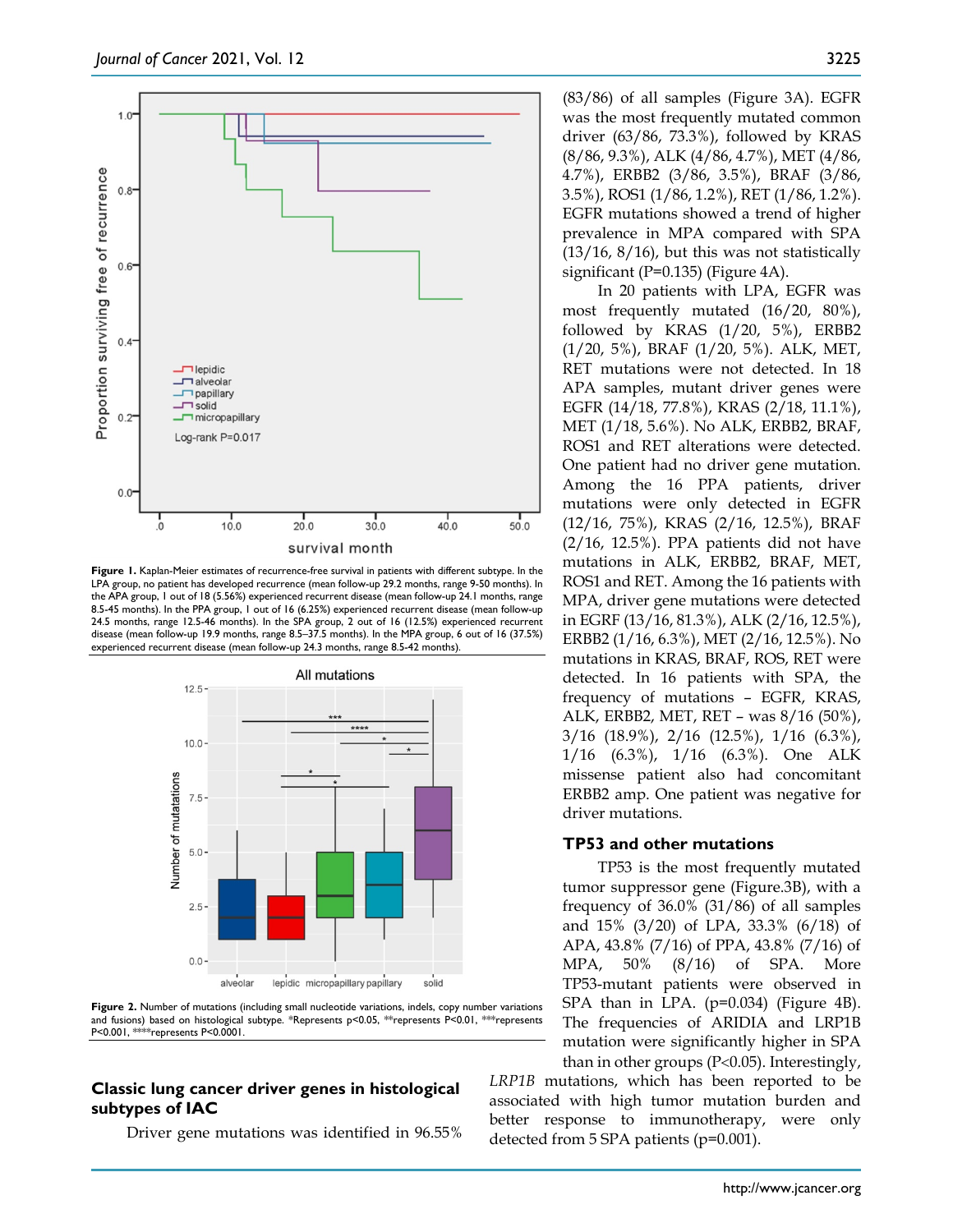

**Figure 3.** Mutation landscape of five subtypes. Each column represents a sample. The top bar plot shows the mutation number of each sample. Genetic alterations are presented by various colors. The right column indicated mutated genes. The left column indicated the percent of samples harboring gene variants.



# **Discussion**

The invasive adenocarcinoma is heterogeneous; however, the molecular features of predominant subtypes are elusive. Numerous literatures have identified the significant associations of driver gene mutations and histological subtypes of invasive adenocarcinoma. The EGFR mutation frequency was found to be higher in micropapillary, papillary, acinar and lepidic predominant component, lower in the solid predominant subtype [19, 20, 22, 29, 30]. Micropapillary component can be used as a predictor of EGFR mutation [19]. Micropapillary componentpositive patients with EGFR mutations can benefit from EGFR-TKIs [31, 32]; while solid predominant subtype is a negative response predictor for EGFR-TKI [33]. ALK rearrangements were significantly associated with solid predominant subtype and component of signet-ring cells [34-38]. KRAS mutations were more commonly occurred in invasive mucinous adenocarcinoma [21] and solid predominant tumors [22, 39]. ROS1 fusion were closely associated with solid and acinar patterns [40].

In our study, distinct driver gene mutations were detected in different subtypes. EGFR was the most frequently shared mutated driver gene 73.3% (63/86), which is higher than 40%-50% of whole LADC population. Consistent with previous reports, we found that EGFR mutations were more frequent in MPA, less common in SPA. ALK mutations were only detected in MPA and SPA. In general, EGFR was an important factor in the beginning of lung cancer and then play a decreased role in developed lung cancer and ALK fusions may occur at a later stage in the progression of lung cancer. In addition, we observed that from LPA to SPA, the frequency of TP53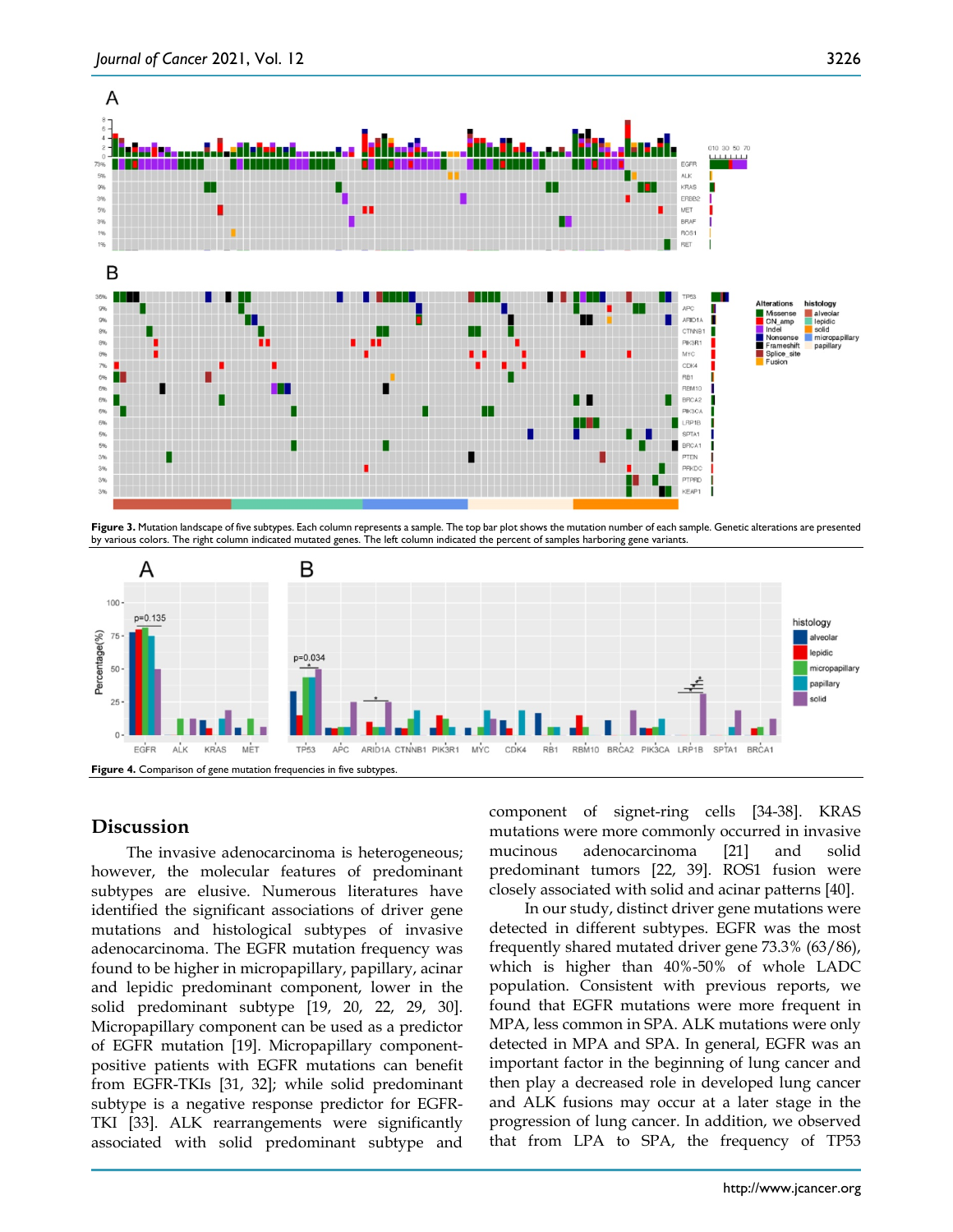mutations significantly increased. Previous work revealed that TP53 was relatively later molecular event as a key mediator in the invasiveness of lung cancer [41, 42].

Z-Y. Dong et al. found that SPA subtype harbored a notable increase of nonsynonymous mutation and higher rate of transversion/transition based on The Cancer Genome Atlas (TCGA) and Broad database [43]. We also found that even in stageIdiseases, SPA had more complex driver gene mutations, higher total number of mutations and more private genes. Notably, LRP1B mutation frequency was 5% (5/100) in the entire cohort, 25% (5/20) were found in SPA, and none in other four subtypes. Li Ding et al. [44] found that mutations in LRP1B was negatively correlated with acinar, papillary and bronchioloalveolar carcinoma (BAC) subtypes and positively correlated with solid subtype. LRP1B mutations, as an important cancer suppressor gene [45], are correlated with higher-TMB and neoantigen burden. Meanwhile, mutation in LRP1B were identified to be associated with better immunotherapy survival outcome in non-small cell lung cancer (NSCLC) and melanoma patients. In LRP1B mutant samples, tumor-infiltrating immune cells were more abundant, which indicated a preferable immune response status [46-48]. Furthermore, PD-L1, as an immunotherapy biomarker, was significantly correlated with higher histologic grades (micropapillary and solid subtypes), compared to mediate histologic grades (acinar and papillary subtypes) and low grades (lepidic subtypes) [49-52]. In our study, the incidences of PD-L1+ and high PD-L1+ lesions were significantly higher in solid subtypes. These findings suggest that SPA patients – especially those harboring *LRP1B* mutations, may benefit from immunotherapy.

Even with the same TNM stage, our study revealed the distinct mutational profile in different histological subtypes. The intrinsic mutation may determine the malignant grade of various lung adenocarcinoma subtypes. It is estimated that over 50% of patients with early-stage NSCLC will suffered recurrence after surgery [53]. Among patients with lung adenocarcinoma, outcomes after surgical resection vary according to predominant histologic subtype. Many studies have reported that the presence of micropapillary and solid subtypes (predominant or even minor component) has significant prognostic value. Micropapillary and solid subtypes were associated with worse disease-free survival (DFS) and overall survival (OS) [3-5, 11, 54], higher possibility of lymph node metastasis [7-10, 55] and recurrence [13, 15, 31, 56]. The recurrence hazard increased as a function of the percentage of

micropapillary and solid pattern [56], while higher percentage of lepidic component was associated with a lower risk for recurrence [57, 58]. Among patients who recurred, solid predominant tumors had earlier, more extra-thoracic, more multisite recurrences and worse postrecurrence survival (PRS) than those with non-solid tumors [12]. In our study, SPA and MPA have higher risk of recurrence compared to those with PPA, APA and LPA (P=0.017).

Recently, the architectural classification of IAC with surgical resection has got more and more attention in clinical practice. Ming-Sound Tsao etc. [59, 60] analysed 575 patients with completely resected lung adenocarcinoma from the LACE-Bio study, and showed the first evidence that micropapillary/solid-predominant histology predict survival benefit from adjuvant chemotherapy in patients with early-stage disease. Shinsuke Sasada [61] revealed that postoperative adjuvant chemotherapy could be considered for non-lepidic predominant tumors even at stage IA. Clinically, stage I IAC patients, which are often underwent uniform treatment and follow-up, might need distinctive therapeutic care based on the histological subtypes with divergent molecular basis.

Our study has several limitations. Firstly, tumor subtypes were extracted from different patients, as they didn't share identical genetic background and relative exposure history, we were unable to detect evolutionary trajectories of the five subtypes. Secondly, the median follow-up time was relatively short, we can't fully investigate the relationship between histologic subtypes, molecular subtypes and clinical efficacy of different treatment protocols. Thirdly, due to the small size of sample with micropapillary occupied most of the area, we selected tumors with micropapillary component exceeded 10% of the entire tumor area as MPA. The genetic mutation profile of MPA may be affected by sample selection.

# **Conclusions**

In summary, in resected stage I IAC, prognoses of solid or micropapillary predominant subtypes were apparently worse than that of other subtypes, different histological subtypes had distinct mutational profiles. SPA harbored more complex mutation profile even at stage I and higher mutation rate of LRP1B. The rates for PD-L1 positivity and high TPS were significantly higher in SPA. Clinically, SPA patients may benefit from immunotherapy. Stage I IAC patients, which are often underwent undifferentiated treatment and follow-up, might need distinctive therapeutic care based on the histological subtypes with unique genetic profiles.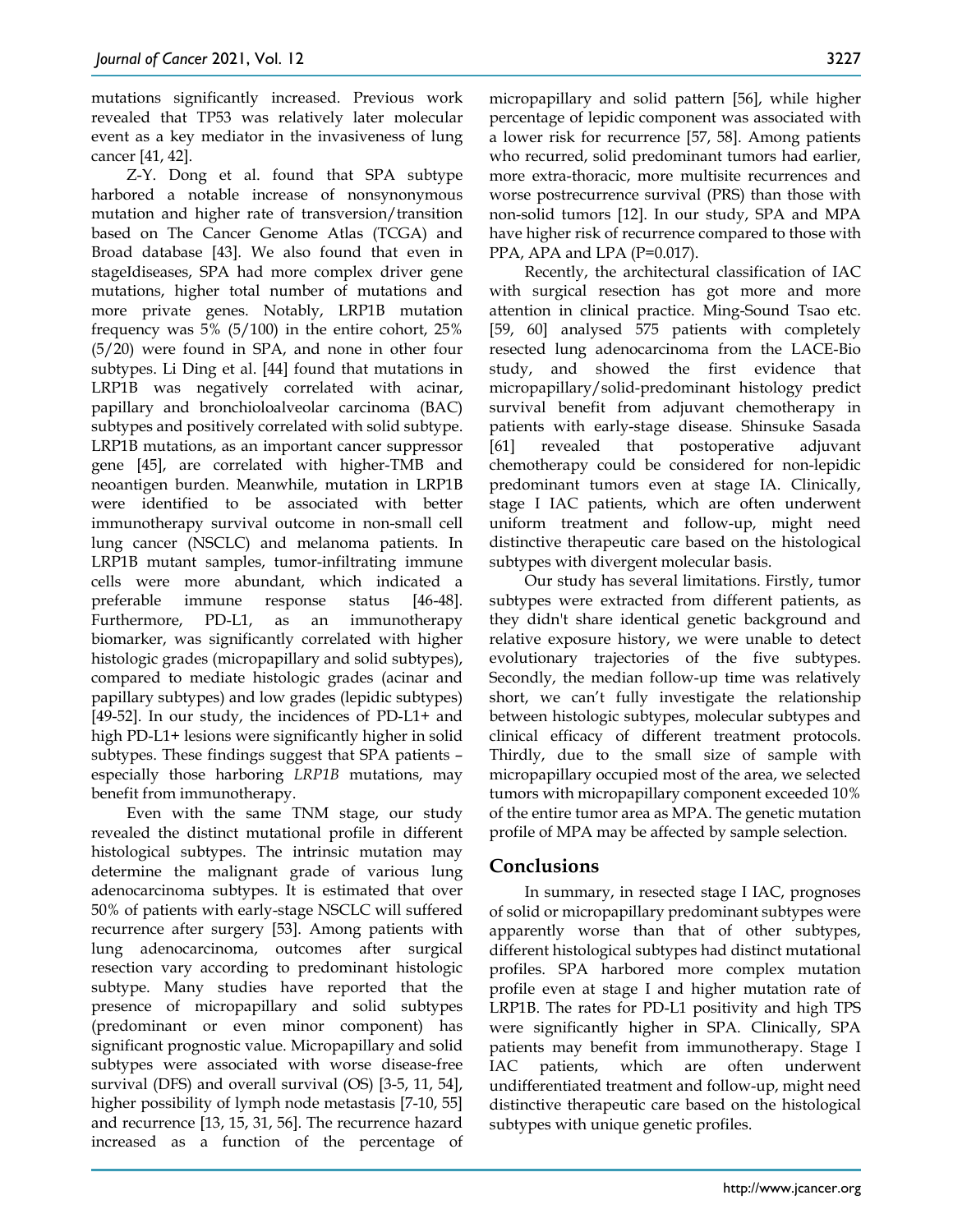## **Abbreviations**

LADC: lung adenocarcinoma; LPA: lepidicpredominant adenocarcinoma; APA: acinarpredominant adenocarcinoma; PPA: papillarypredominant adenocarcinoma; MPA: micropapillarypredominant adenocarcinoma; SPA: solidpredominant adenocarcinoma; NGS: next-generation sequencing; IAC: Invasive adenocarcinoma; IASLC/ ATS/ERS: International Association for the Study of Lung Cancer, the American Thoracic Society, and the European Respiratory Society; WHO: World Health Organization; SNV: single nucleotide variations; INDEL: insertion-deletion variations; SNP: single nucleotide polymorphisms; CNV: copy number variations; TCGA: The Cancer Genome Atlas; BAC: bronchioloalveolar carcinoma; NSCLC: non-small cell lung cancer; DFS: disease-free survival; OS: overall survival; PRS: postrecurrence survival.

## **Acknowledgements**

This work was funded by grants from the International Science and Technology Cooperation Project of the Changzhou Science and Technology Bureau (No. CZ20140016), the General Program of National Natural Science Foundation of China (No. 81970080).

#### **Compliance with Ethical Standards**

This study was approved by the Review Broad of the Third Affiliated Hospital of Soochow University. Our research involved human participants.

# **Competing Interests**

The authors have declared that no competing interest exists.

## **References**

- 1. Travis WD, Brambilla E, Noguchi M, Nicholson AG, Geisinger KR, Yatabe Y, et al. International association for the study of lung cancer/american thoracic society/european respiratory society international multidisciplinary classification of lung adenocarcinoma. Journal of thoracic oncology. 2011; 6: 244-85.
- 2. Travis WD, Brambilla E, Nicholson AG, Yatabe Y, Austin JH, Beasley MB, et al. The 2015 World Health Organization classification of lung tumors: impact of genetic, clinical and radiologic advances since the 2004 classification. Journal of thoracic oncology. 2015; 10: 1243-60.
- 3. Warth A, Muley T, Meister M, Stenzinger A, Thomas M, Schirmacher P, et al. The novel histologic International Association for the Study of Lung<br>
Cancer/American Thoracic Society/European Respiratory Society Cancer/American Thoracic Society/European Respiratory classification system of lung adenocarcinoma is a stage-independent predictor of survival. J Clin Oncol. 2012; 30: 1438-46.
- 4. Yoshizawa A, Motoi N, Riely GJ, Sima CS, Gerald WL, Kris MG, et al. Impact of proposed IASLC/ATS/ERS classification of lung adenocarcinoma: prognostic subgroups and implications for further revision of staging based on analysis of 514 stage I cases. Modern pathology : an official journal of the United States and Canadian Academy of Pathology, Inc. 2011; 24: 653-64.
- 5. Russell PA, Wainer Z, Wright GM, Daniels M, Conron M, Williams RA. Does lung adenocarcinoma subtype predict patient survival?: A clinicopathologic study based on the new International Association for the Study of Lung<br>Cancer/American Thoracic Society/European Respiratory Society Cancer/American Thoracic Society/European Respiratory international multidisciplinary lung adenocarcinoma classification. Journal of thoracic oncology : official publication of the International Association for the Study of Lung Cancer. 2011; 6: 1496-504.
- 7. Zhao Y, Wang R, Shen X, Pan Y, Cheng C, Li Y, et al. Minor Components of Micropapillary and Solid Subtypes in Lung Adenocarcinoma are Predictors of Lymph Node Metastasis and Poor Prognosis. Annals of surgical oncology. 2016; 23: 2099-105.
- 8. Hung JJ. Histologic subtype component predicts lymph node micrometastasis and prognosis in patients with stage I lung adenocarcinoma. Journal of thoracic disease. 2017; 9: 3623-5.
- 9. Dai C, Xie H, Kadeer X, Su H, Xie D, Ren Y, et al. Relationship of Lymph Node Micrometastasis and Micropapillary Component and Their Joint Influence on Prognosis of Patients With Stage I Lung Adenocarcinoma. The American journal of surgical pathology. 2017; 41: 1212-20.
- 10. Yeh YC, Kadota K, Nitadori J, Sima CS, Rizk NP, Jones DR, et al. International Association for the Study of Lung Cancer/American Thoracic Society/European Respiratory Society classification predicts occult lymph node metastasis in clinically mediastinal node-negative lung adenocarcinoma. Eur J Cardiothorac Surg. 2016; 49: e9-e15.
- 11. Miyahara N, Nii K, Benazzo A, Hoda MA, Iwasaki A, Klepetko W, et al. Solid predominant subtype in lung adenocarcinoma is related to poor prognosis after surgical resection: A systematic review and meta-analysis. Eur J Surg Oncol. 2019; 45: 1156-62.
- 12. Ujiie H, Kadota K, Chaft JE, Buitrago D, Sima CS, Lee MC, et al. Solid Predominant Histologic Subtype in Resected Stage I Lung Adenocarcinoma Is an Independent Predictor of Early, Extrathoracic, Multisite Recurrence and of Poor Postrecurrence Survival. J Clin Oncol. 2015; 33: 2877-84.
- 13. Hung JJ, Yeh YC, Wu YC, Chou TY, Hsu WH. Prognostic Factors in Completely Resected Node-Negative Lung Adenocarcinoma of 3 cm or Smaller. Journal of thoracic oncology : official publication of the International Association for the Study of Lung Cancer. 2017; 12: 1824-33.
- 14. Cha MJ, Lee HY, Lee KS, Jeong JY, Han J, Shim YM, et al. Micropapillary and solid subtypes of invasive lung adenocarcinoma: clinical predictors of histopathology and outcome. J Thorac Cardiovasc Surg. 2014; 147: 921-8 e2.
- 15. Yoshida Y, Nitadori JI, Shinozaki-Ushiku A, Sato J, Miyaji T, Yamaguchi T, et al. Micropapillary histological subtype in lung adenocarcinoma of 2 cm or less: impact on recurrence and clinical predictors. General thoracic and cardiovascular surgery. 2017; 65: 273-9.
- 16. Zombori T, Nyari T, Tiszlavicz L, Palfoldi R, Csada E, Geczi T, et al. The more the micropapillary pattern in stage I lung adenocarcinoma, the worse the prognosis-a retrospective study on digitalized slides. Virchows Arch. 2018; 472: 949-58.
- 17. Tsubokawa N, Mimae T, Sasada S, Yoshiya T, Mimura T, Murakami S, et al. Negative prognostic influence of micropapillary pattern in stage IA lung adenocarcinoma. Eur J Cardiothorac Surg. 2016; 49: 293-9.
- 18. Shim HS, Lee DH, Park EJ, Kim SH. Histopathologic characteristics of lung adenocarcinomas with epidermal growth factor receptor mutations in the International Association for the Study of Lung Cancer/American Thoracic Society/European Respiratory Society lung adenocarcinoma classification. Archives of pathology & laboratory medicine. 2011; 135: 1329-34.
- 19. Chao L, Yi-Sheng H, Yu C, Li-Xu Y, Xin-Lan L, Dong-Lan L, et al. Relevance of EGFR mutation with micropapillary pattern according to the novel IASLC/ATS/ERS lung adenocarcinoma classification and correlation with prognosis in Chinese patients. Lung cancer. 2014; 86: 164-9.
- 20. Song Z, Zhu H, Guo Z, Wu W, Sun W, Zhang Y. Correlation of EGFR mutation and predominant histologic subtype according to the new lung adenocarcinoma classification in Chinese patients. Medical oncology. 2013; 30: 645.
- 21. Jiang L, Mino-Kenudson M, Roden AC, Rosell R, Molina MA, Flores RM, et al. Association between the novel classification of lung adenocarcinoma subtypes and EGFR/KRAS mutation status: A systematic literature review and pooled-data analysis. Eur J Surg Oncol. 2019; 45: 870-6.
- 22. Dong Y-J, Cai Y-R, Zhou L-J, Su DAN, Mu J, Chen X-J, et al. Association between the histological subtype of lung adenocarcinoma, EGFR/KRAS mutation status and the ALK rearrangement according to the novel IASLC/ATS/ERS classification. Oncology letters. 2016; 11: 2552-8.
- 23. Li H, Durbin R. Fast and accurate short read alignment with Burrows-Wheeler transform. Bioinformatics (Oxford, England). 2009; 25: 1754-60.
- 24. McKenna A, Hanna M, Banks E, Sivachenko A, Cibulskis K, Kernytsky A, et al. The Genome Analysis Toolkit: a MapReduce framework for analyzing next-generation DNA sequencing data. Genome research. 2010; 20: 1297-303.
- 25. Koboldt DC, Zhang Q, Larson DE, Shen D, McLellan MD, Lin L, et al. VarScan 2: somatic mutation and copy number alteration discovery in cancer by exome sequencing. Genome research. 2012; 22: 568-76.
- 26. Wang K, Li M, Hakonarson H. ANNOVAR: functional annotation of genetic variants from high-throughput sequencing data. Nucleic Acids Res. 2010; 38: e164-e.
- 27. Cingolani P, Platts A, Wang le L, Coon M, Nguyen T, Wang L, et al. A program for annotating and predicting the effects of single nucleotide polymorphisms, SnpEff: SNPs in the genome of Drosophila melanogaster strain w1118; iso-2; iso-3. Fly. 2012; 6: 80-92.
- 28. Newman AM, Bratman SV, Stehr H, Lee LJ, Liu CL, Diehn M, et al. FACTERA: a practical method for the discovery of genomic rearrangements at breakpoint resolution. Bioinformatics (Oxford, England). 2014; 30: 3390-3.